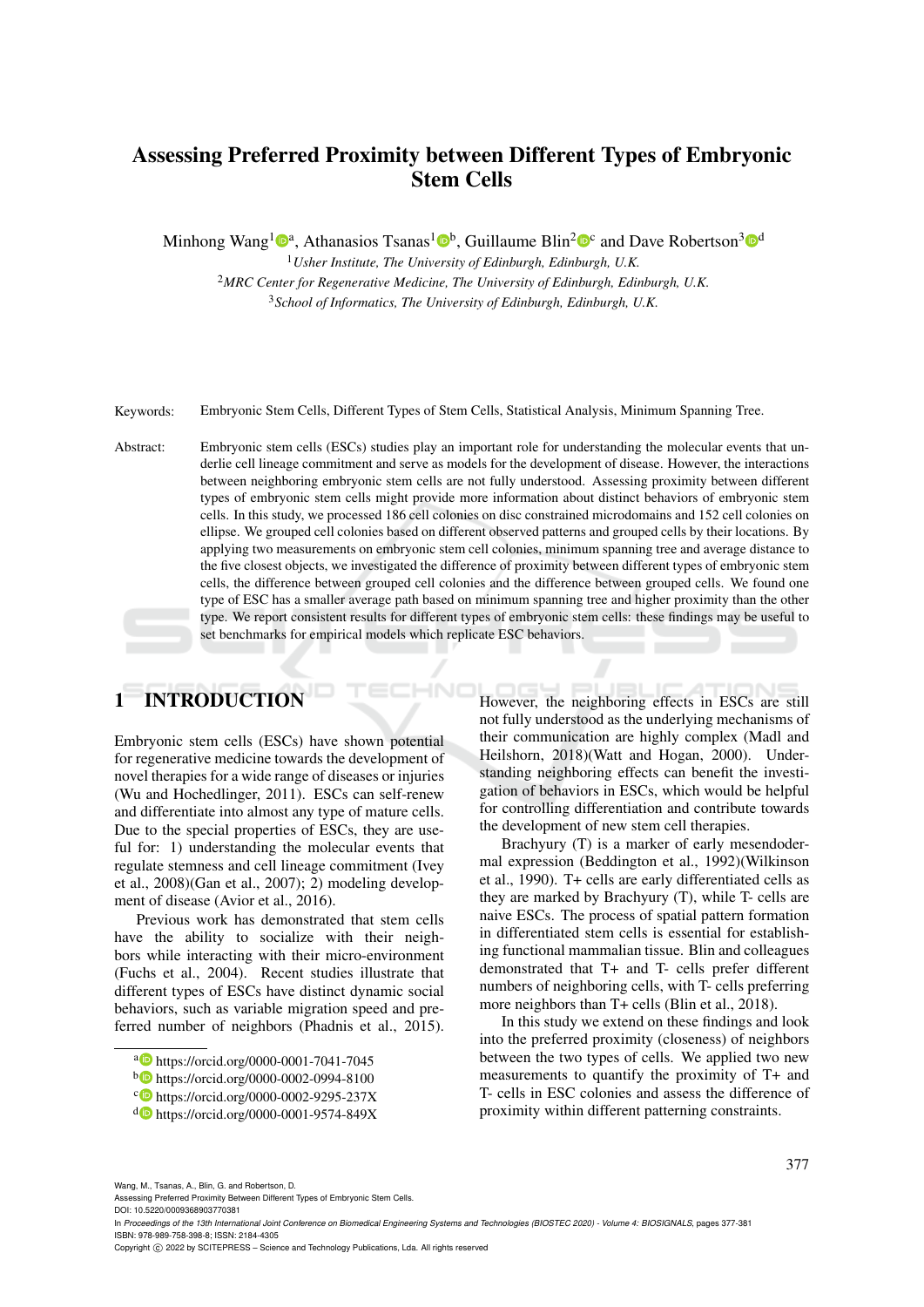SERPICO 2020 - Special Session on Mining Self-reported Outcome Measures, Clinical Assessments, and Non-invasive Sensor Data Towards Facilitating Diagnosis, Longitudinal Monitoring, and Treatment

# 2 METHODS

## 2.1 Empirical Data

We used previous data of ESC colonies consisting of 186 images for disc experiments and 152 images for ellipse experiments (Blin et al., 2018)(Wang et al., 2018). Each image corresponds to a single cell colony that was captured 48 hours after the initial seeding of the stem cells. Each colony was randomly seeded with both T+ and T- cells. Populations of each cell type were isolated in the images by thresholding labelled image data. We extracted the cells' locations (described by x and y values) based on the centers of the nuclei. For disc experiments, we selected cells within 95.5  $\mu$ m from the center of the disc; for ellipse experiments, we selected cells within the ellipse with the semi-major axis as 193.5 *µm* and semi-minor axis as 47 *µm*. Cells outside these defined constrained areas were considered as random noise and discarded. Figure 1 shows the indicative plots for disc and ellipse experiments.



Figure 1: Indicative plots for A) disc and B) ellipse experiments. Blue circles represent T- cells; orange circles represent T+ cells.

## 2.2 Pattern Grouping

For both disc and ellipse experiments, we applied 2D kernel density estimation (Botev et al., 2010) to obtain the density maps of aggregated T- and T+ cells separately. Since we are interested in the locations of T+ cells, we thresholded the aggregated density map of T+ cells based on the mean of max and min density of each pixel to obtain the areas with high density T+ cells. The borders of high density areas (HDA) were smoothed by least squared circle or ellipse function. Figure 2 shows indicative plots for HDA on the disc and ellipse constrained microdomain. In the disc experiments, the HDA is a ring shaped area due to the symmetry of the disc. In the ellipse, the HDA is focused at the tips of the major axis of the ellipse. We compared the ratio of HDA/non-HDA size to the ratio of HDA/non-HDA cell number to get an indication of cell spacing. Subsequently we obtained three distinct groups of different cell patterns based on the

grouping of T+ cells: 1) cell colonies with relatively higher density of T+ cells on HDA; 2) cell colonies with relatively low density of T+ cells on HDA; 3) cell colonies with no T+ cells.



Figure 2: Indicative plots for HDA on A) disc and B) ellipse experiments.

## 2.3 Measurements of Neighboring **Effects**

#### 2.3.1 Minimum Spanning Tree

We built a connected graph (Wilson, 1996) for T+ or T- cells in each cell colony by taking each cell as a node and connecting any two nodes with an edge. The weight of each edge was defined as the Euclidean distance between the two nodes. A spanning tree is a sub-graph that connects every node in the graph without any cycles (Kruskal, 1956). As there are different spanning trees for the graph, the minimum spanning tree is the spanning tree connecting the nodes through edges and has the smallest total weight (Prim, 1957). Therefore, the minimum spanning tree calculates the shortest path that connects all T+ or T- cells within the colony. We calculated the average path distance between two nodes (cells) by dividing the path distance of the minimum spanning tree by the number of T+ or T- cells respectively. A smaller average path distance indicates a higher proximity. Following this, we applied kernel density estimation (Botev et al., 2010) of the average path distance we received from T+ and T- cells from each cell colony. The number of mesh points used in the kernel density estimation was 256. We also calculated the minimum spanning tree for  $T+$ and T- cells in each pattern group.

#### 2.3.2 Quantifying Average Distance of Each Query Object to Five Nearest Targets

For each T+ or T- cell (i.e., object) within disc and ellipse experiments, we found the five closest T+ and T- cells (i.e., targets). We calculated the average distance from each object to its targets (referred to as *D*). The data presented four different cases of calculating *D*: 1) the object is a T- cell with T- cell targets; 2) the object is a T- cell with T+ cell targets; 3) the object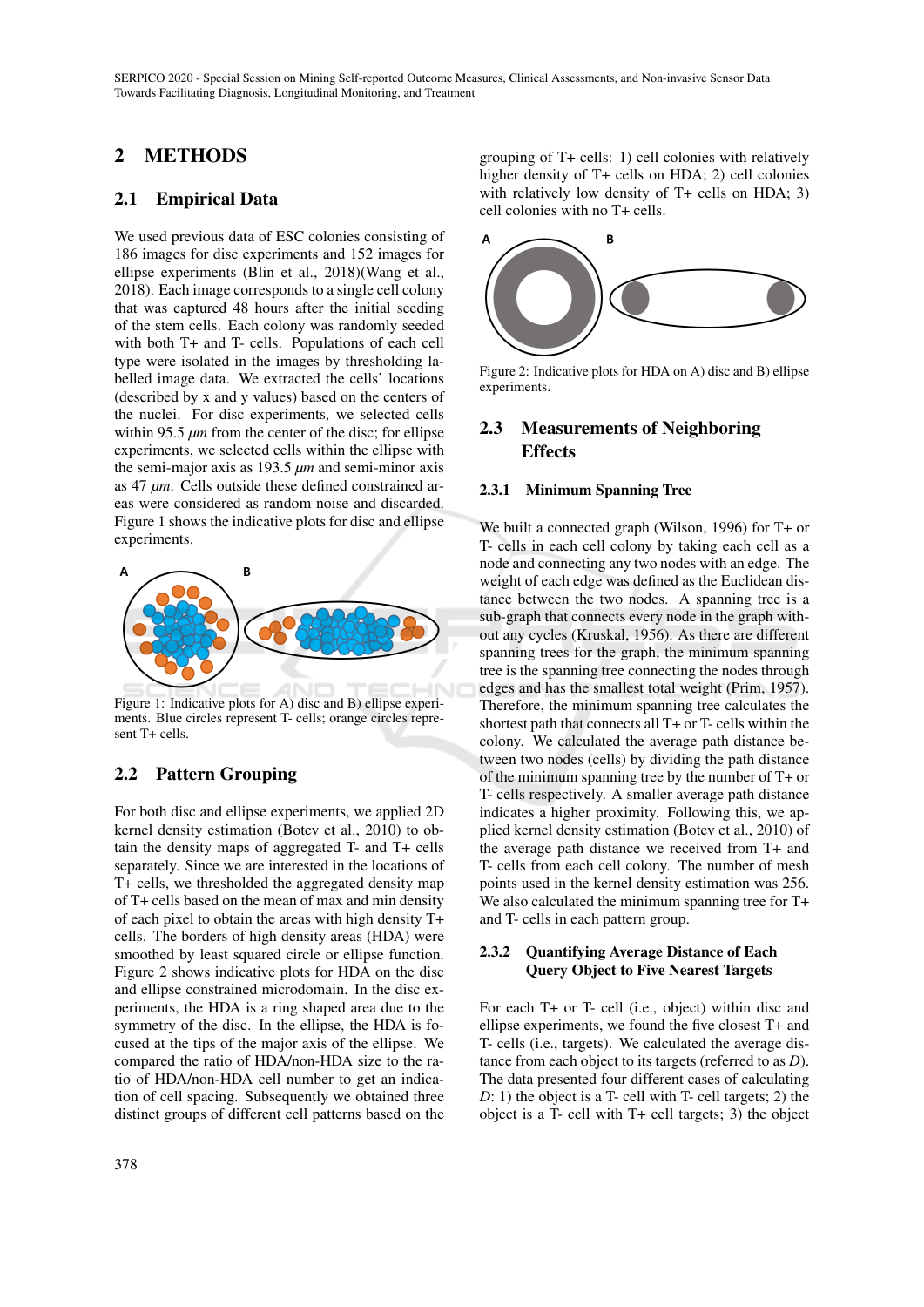is a T+ cell with T- cell targets; and 4) the object is a T+ cell with T+ cell targets. For these four cases, we applied kernel density estimation (Botev et al., 2010) of *D* from all cells within each pattern group. Based on the borders of the HDA, we applied kernel density estimation of the cells in the HDA and cells outside the HDA separately to investigate the difference in proximity between the different cell type with both regions.

#### 3 RESULTS

#### 3.1 Pattern Groups

Figure 3 shows the percentage of different patterns observed in the disc and ellipse experiments. We defined pattern 1 as a relatively higher density of T+ cells within the HDA. In pattern 2, the density of T+ cells within the HDA was lower than the density of T+ cells within the remaining areas. On pattern 3, there were no T+ cells.



Figure 3: The percentage of the 3 different patterns observed within the A) disc and B) ellipse experiments. Pattern 1: high density of T+ cells within the HDA. Pattern 2: density of T+ cells within the HDA was lower than the density of T+ cells within the remaining areas. Pattern 3: no T+ cells.

### 3.2 Minimum Spanning Tree Results

The results of the overall distribution of average path distance based on the minimum spanning tree are shown in Figure 4. The overall aggregate results for the disc and the ellipse were consistent. It is noteworthy that T- cells have much smaller average path distance than T+ cells. The results indicate that Tcells have a higher proximity than T+ cells, and the variation in proximity of T+ cells was greater than in T- cells.

Figure 5 shows the kernel density estimation results from the pattern groups described in 3.1. The difference found in T- cells between the pattern groups was relatively small. For Pattern 3, in which there are no T+ cells, T- cells have the highest proximity. T+ cells in Pattern 1 (more T+ cells on HDA)



Figure 4: Kernel density estimation of average path distance (*µm*) of A) T- cells and B) T+ cells within disc and ellipse experiments.

are slightly more compact than T+ cells in Pattern 2. Again, the results from disc and ellipse experiments are consistent. The double peaks of T+ cells on ellipse experiments might due to the fact that in some colonies T+ cells were more dense at one tip of the ellipse and in some colonies T+ cells were more dense at both tips.



Figure 5: Kernel density estimation of average path distance of A) T- cells on disc experiments; B) T+ cells on disc experiments; C) T- cells on ellipse experiments; D) T+ cells on ellipse experiments.

## 3.3 Results of Average Distance of Each Object to Five Nearest Targets

Figure 6 shows the kernel density estimation results of average distance from the object to the five closest targets (*D*) from the aggregated cells on disc and ellipse experiments. The case of T- as the object and Tcells as the target results in the highest peak density in both disc and ellipse experiments. This is consistent with the results from the minimum spanning tree which showed that T- cells have a high proximity. For the case in which T- cells are taken as objects and T+ cells as targets the distribution of *D* has a high mean value and a wide spread. This result could be due to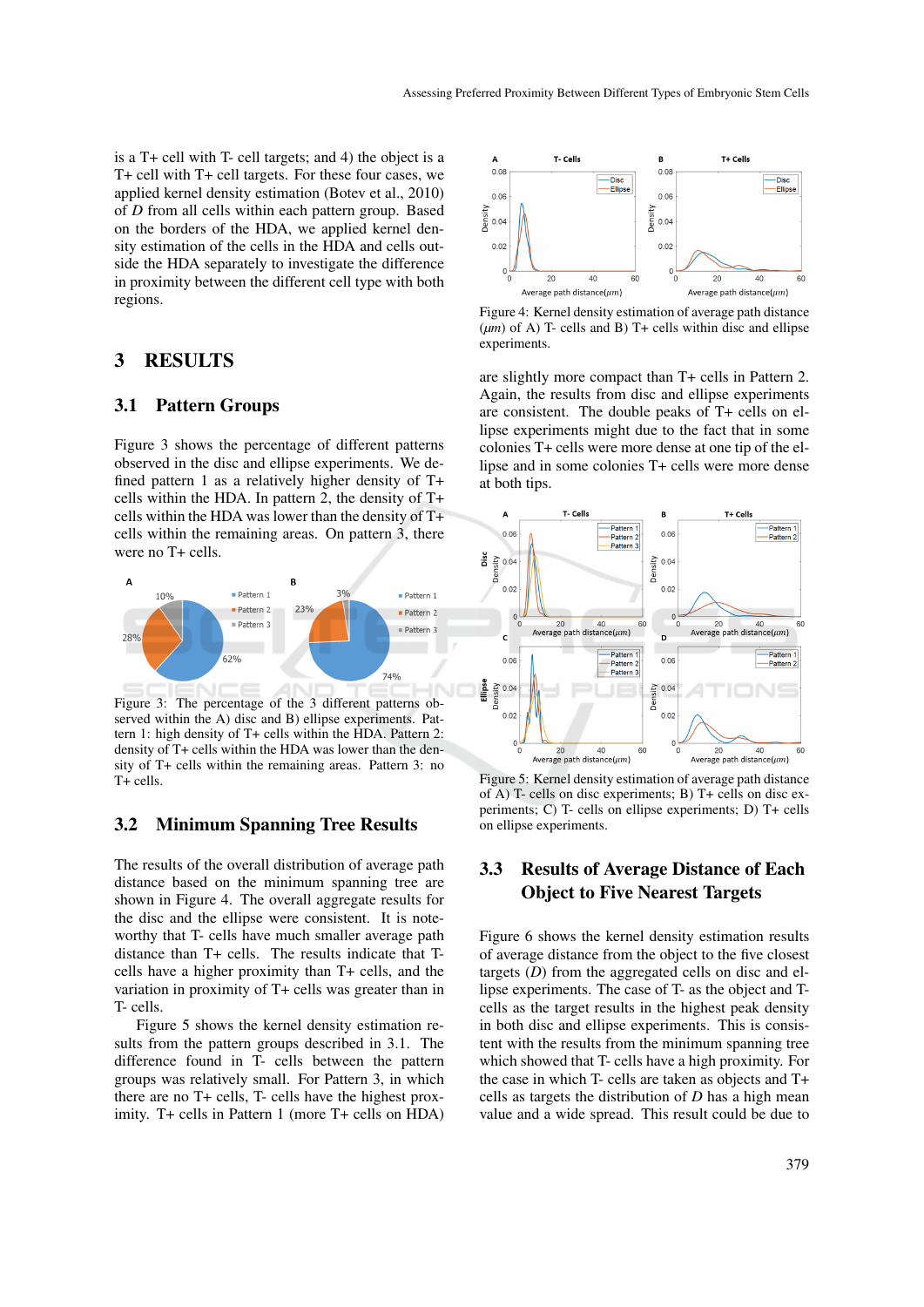the fact that there are more T- cells than T+ cells on the colonies. Hence, for T- cells it takes longer distance to retrieve for the closest T+ cells in average. For T+ cells, the distribution of *D* to its five closest T+ or T- cells are relatively similar.

Figure 7 shows the kernel density estimation results of *D* which is grouped by cell locations. It shows for all object T- cells the average *D* of the five closest T- cells showed relatively low variety whether contained within the HDA or not. For T- cells not in the HDA, the average distance to the five closest T+ cells is higher than for T- cells in the HDA. Interestingly, for the cases in which T+ cells are taken as objects, and both T- or T+ cells as targets, the T+ cells in the HDA have a higher average *D* than T+ cells not in the HDA and the distribution of *D* is slightly more spread out.



Figure 6: Kernel density estimation results of *D* from the aggregated cells on A) disc and B) ellipse experiments.



Figure 7: Kernel density estimation results of *D* from the aggregated A) object cells on HDA on disc; B) object cells on remaining areas on disc; C) object cells on HDA on ellipse; D) object cells on remaining areas on ellipse.

## 4 DISCUSSION

In this study, we quantified the proximity of different types of cells in ESC colonies on different shaped microdomains. We assessed cells' proximity in different

patterns groups, and the difference of the proximity between different types of cells depending on location (as shown in Figure 5 and Figure 7). The obtained results are consistent across discs and ellipses, which provides some confidence on the generalizability of the extracted concepts (as shown in Figure 4 and Figure 6).

The results of the average path distance based minimum spanning tree indicate that T- cells prefer a higher proximity than T+ cells. The T+ cells in colonies that formed the pattern with more cells in the HDA (Pattern 1) have a higher proximity than the T+ cells in the other pattern groups. The results from *D* are consistent with the results from the minimum spanning tree that T- cells have a higher proximity than T+ cells. It also suggests that T+ cells have a tendency to stay away from other cells as they have a relatively low proximity to both T- and other T+ cells, compared to the high proximity we observed in T- cells.

Compared to our previous work, we have provided a more thorough analysis of the distribution of different measurements by applying kernel density estimation. We also analysed the difference between different observed patterns and different types of cells. This information further improves our understanding of the difference between types of stem cells, which could be useful for controlling the differentiation in ESCs. To the best of our knowledge, we are not aware of other studies in literature which have investigated the proximity in embryonic stem cells with the marker Brachyury (T).

Currently, we are building diverse ESC computational models to reproduce the pattern formation by investigating parsimonious, minimal sets of different social behaviors of different types of ESCs which replicate experimental data. This study is a step towards informing the hypothesis that we can test in our models as T+ cells tend to stay away from other cells.

In conclusion, we provided quantitative information regarding the proximities of T- and T+ cells. T+ cells have a tendency to stay away from other cells according to the results from the minimum spanning tree and *D*. This finding could be useful in the analysis of different social behaviors between different types of ESCs.

## ACKNOWLEDGEMENTS

MW would like to thank Sally Lab for supporting data.